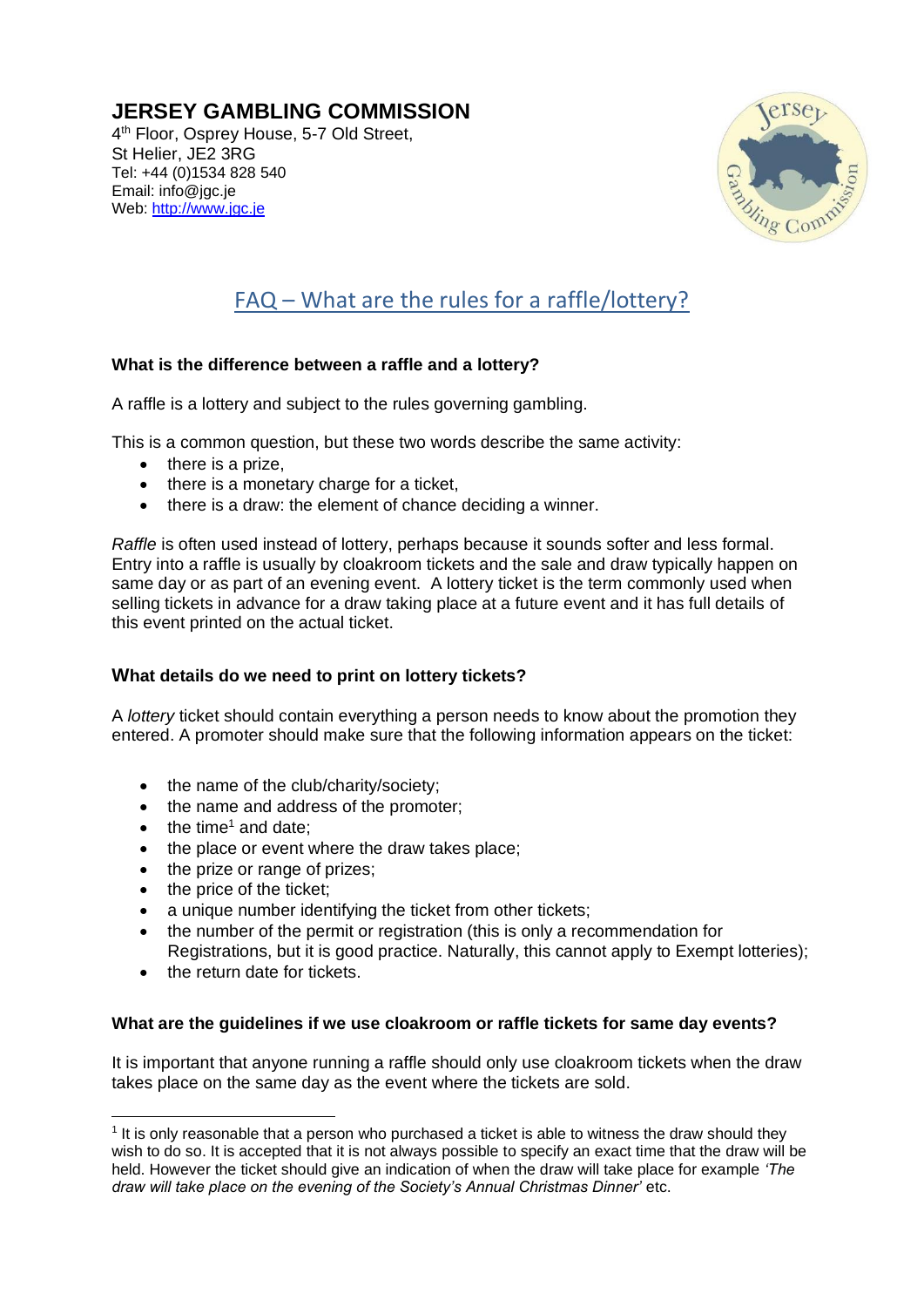# **What price can we charge for tickets?**

A ticket is also known as a 'lot' or a 'chance' and each ticket must sell for the same price so that there is equal chance gambling. There is no restriction on the price of a ticket but pricing should be realistic and reflect the prizes on offer. This rule applies equally to both raffle and lottery tickets. Raffle tickets cannot be sold cheaper if multiples are purchased. For example £1 per ticket or 6 tickets for £5.

# **Are there any rules about selling tickets?**

The following rules apply:

- The price of every ticket or chance must be the same.
- The price of the ticket must be printed on the ticket.
- No person can enter a lottery without first buying a ticket.
- Payment for the ticket must be in full.
- No refunds in a lottery are permitted once the ticket has been purchased (unless the promotion is cancelled or the ticket is voided). Special circumstances may arise but you must contact the Commission.
- No ticket may be sent through the post to a person who is not a member of the society. This is a basic security measure.
- No ticket may be sent unsolicited to any person.
- Advertising the sale of tickets to members of the public should only be within Jersey
- Tickets cannot be purchased on behalf of another individual. This is because the Promoter needs to know who has actually entered the lottery.

# **Who can buy tickets? Are there any restrictions?**

Tickets should not be sold to persons under the age of 18 years**.**

Children should not be used as agents for the sale of tickets. A society, club or charity should not ask children to take tickets home to sell to parents, friends of parents or neighbours. It is the responsibility of the promoters to sell tickets to adults and in no way involve minors in the promotion of gambling.

# **What are the rules for prizes?**

A prize offered must be a prize honoured. In other words, you must be able to guarantee that you will be able to pay the winners. If for example you are selling tickets to win £20,000 then you need to prove that you can pay that amount out in prize money.

Please contact the Commission about large value prize structures.

# **Does a certain percentage of ticket sales have to be used as prizes?**

No. Your prizes and ticket price are up to you, but they should be clear and understandable to people buying them. However, if you're in any doubt please contact us.

# **What about the draw?**

Usually the top prize is won by the first ticket drawn. If there is any change to this usual way of drawing winners, the public must be made well aware of it when the promotion is launched.

It is important that people are given the prizes that they win.